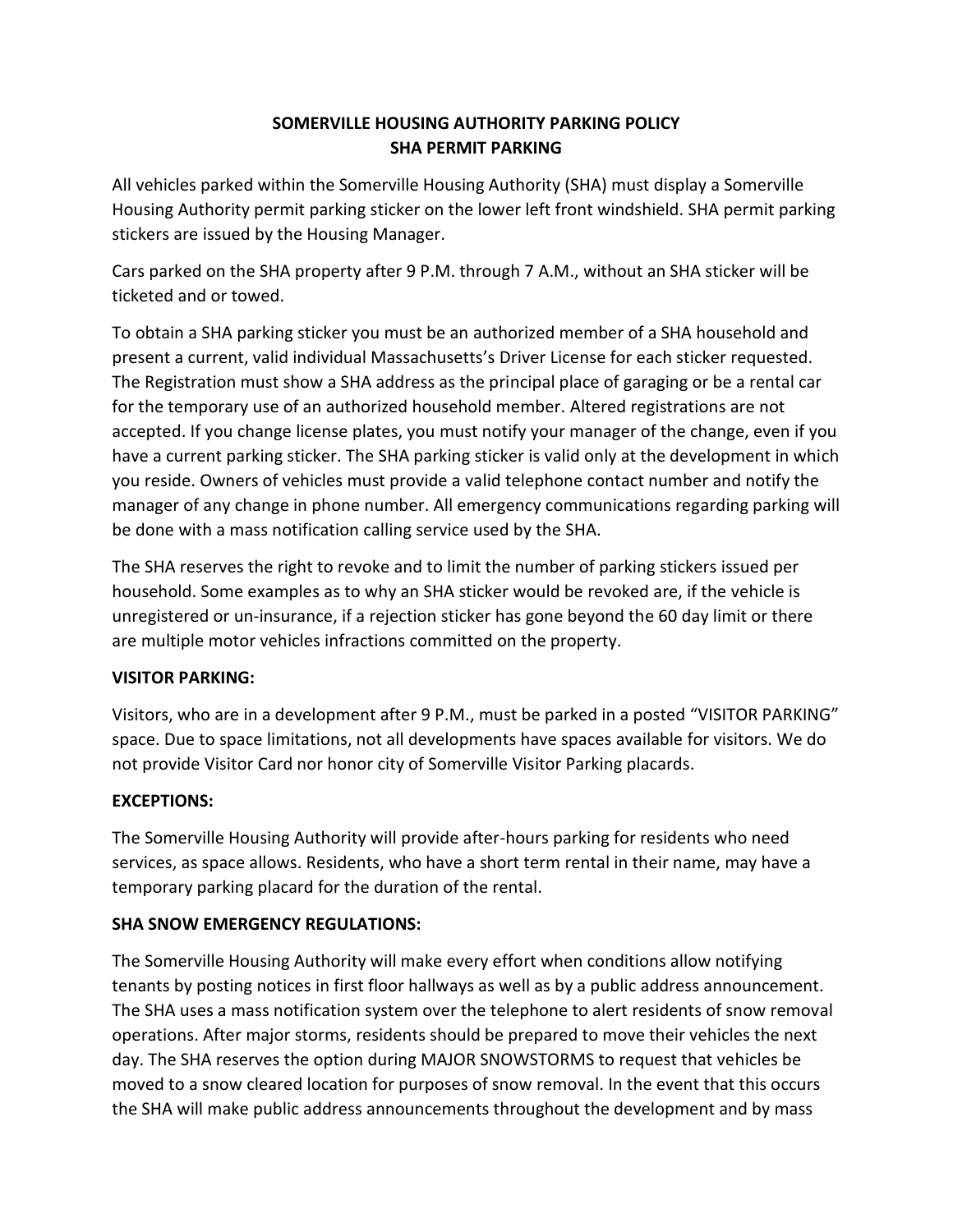notification by telephone. It is advisable to keep an extra set of keys to your vehicle available in your household or with a trusted person in the event you are not available to move your vehicle. This will prevent your vehicle from being towed. All residents are required to remove the snow from their vehicles within 24 hours after the end of a storm in order to visible display their SHA permit and to move the vehicle. The SHA Police Officers and Maintenance staff ARE NOT AUTHORIZED to clean snow from any vehicle. Any vehicle not cleaned of snow may be subject to a ticket and or tow.

## **PARKING VIOLATIONS:**

The Somerville Housing Authority has adopted all parking rules enforced by the city of Somerville, as they may apply to parking in the various developments. City of Somerville Parking tickets may be issued by SHA Police and by the Somerville Police. Any car parked blocking a dumpster or access to gated areas and fire lanes will be towed.

## **OVER FORTY-EIGHT HOURS:**

Any vehicle remaining in the same space for a period exceeding 48 hours may be subject to a ticket and or tow. In case of an emergency situation or any other valid reason an exception may be made. Please contact your development manager to notify them of special circumstances. Vehicles must be in operating condition, at all times. The SHA does not allow motor vehicle repairs on SHA Property.

## **COMMERCIAL VEHICLES:**

Vehicles displaying commercial license plates, insured for commercial use or displaying, words, numbers, or symbols, that name or depict attention to a business enterprise, except that of the vehicle manufacture will not be issued a SHA permit, and are not allowed to park on SHA property including SHA visitor parking spaces. Exceptions may be made to a business registered from an SHA address.

## **TEMPORARY PERMITS:**

Any resident that acquires a car after regular business hours may contact the working SHA Police Officer for a Temporary Pass, which must be displayed on the dashboard of the car. The pass is valid only until the next business day, when you must see your manager. Passes may be obtained only for cars registered to the SHA address or rental cars for the temporary use of an authorized household member.

## **PARKING TICKET APPEAL PROCESS:**

Any resident who receives a parking ticket has the right to appeal the ticket through the City of Somerville Traffic and Parking Department. SHA staff is not allowed to conduct hearings. If the ticket has not been sent to Traffic and Parking and we have made an error the ticket will be voided by Public Safety staff. All tickets are payable to the City of Somerville.